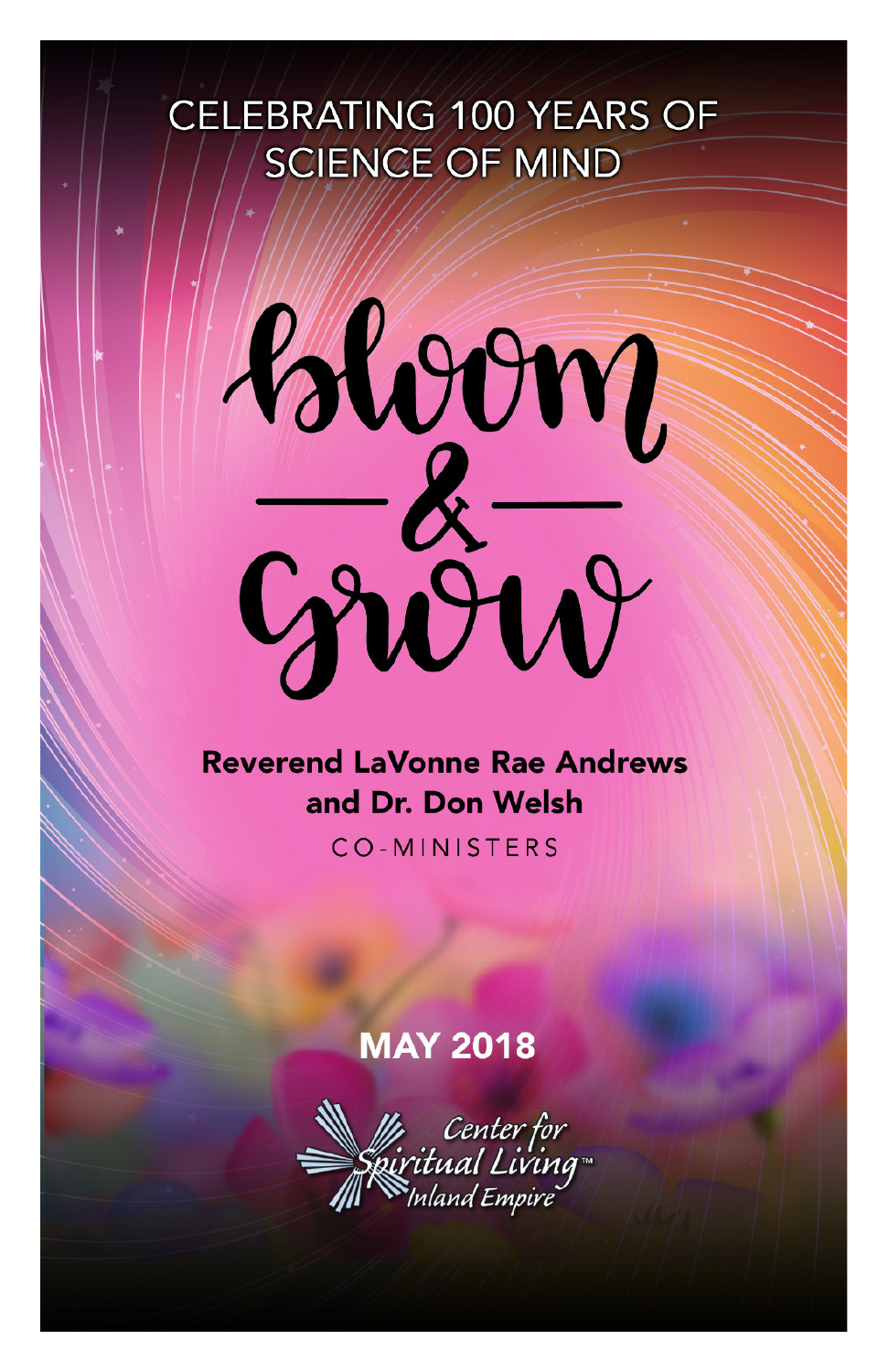Welcome to



# Celebrating 100 Years of Science of Mind

*"We stand together in a shared commitment and devotion to our spiritual principles, practices, and values."* Prelude Music.....................................................9:50 - 10:00 AM

#### **ORDER OF SERVICE**

|--|--|--|

### Ministers' Message

| Treatment Prayer Rev LaVonne Rae Andrews                                  |  |
|---------------------------------------------------------------------------|--|
|                                                                           |  |
|                                                                           |  |
|                                                                           |  |
|                                                                           |  |
| Practitioners are available after service to share complimentary prayers. |  |

Please consider, remembering the Center for Spiritual Living Inland Empire in your "Will" so you can continue to be a Wellspring of Love.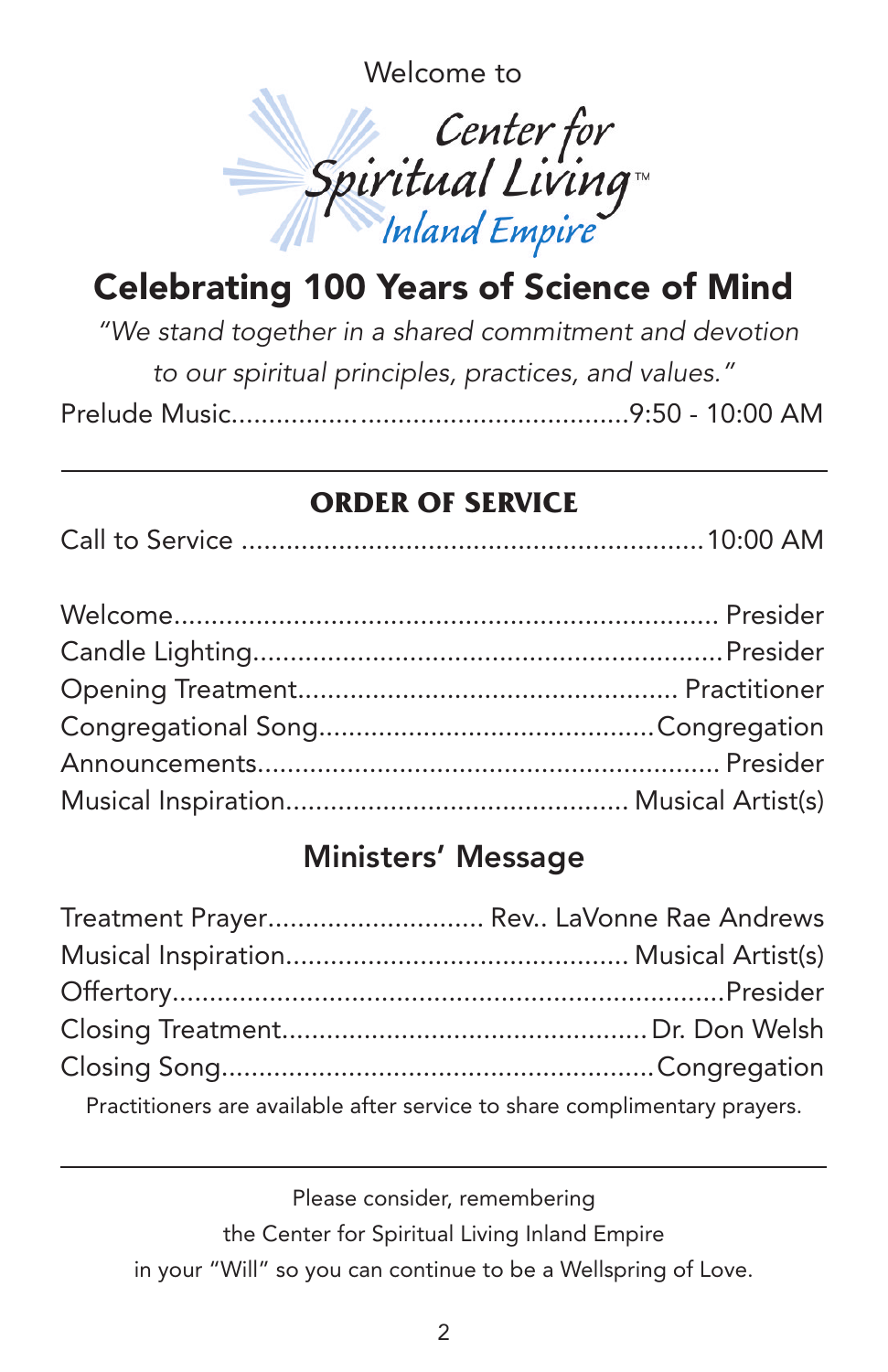# **Sunday Schedule**

#### **May 6th "To Bloom and Grow"**

| Sunday Speaker Rev. LaVonne Rae Andrews & Dr. Don Welsh    |
|------------------------------------------------------------|
|                                                            |
|                                                            |
| Musical Inspiration  Rev. LaVonne Rae Andrews, Joan Brewer |
| Renee Hart & Rob Reynolds                                  |

#### **May 13th "Mother May I"**

| Sunday Speaker Rev. LaVonne Rae Andrews & Dr. Don Welsh |
|---------------------------------------------------------|
|                                                         |
|                                                         |
|                                                         |

#### **May 20th "May You Always"**

| Sunday Speaker Rev. LaVonne Rae Andrews & Dr. Don Welsh |
|---------------------------------------------------------|
|                                                         |
|                                                         |
|                                                         |

#### **May 27th "Remembering"**

| Sunday Speaker Rev. LaVonne Rae Andrews & Dr. Don Welsh      |
|--------------------------------------------------------------|
|                                                              |
|                                                              |
| Musical Inspiration  Rev. LaVonne Rae Andrews & Rob Reynolds |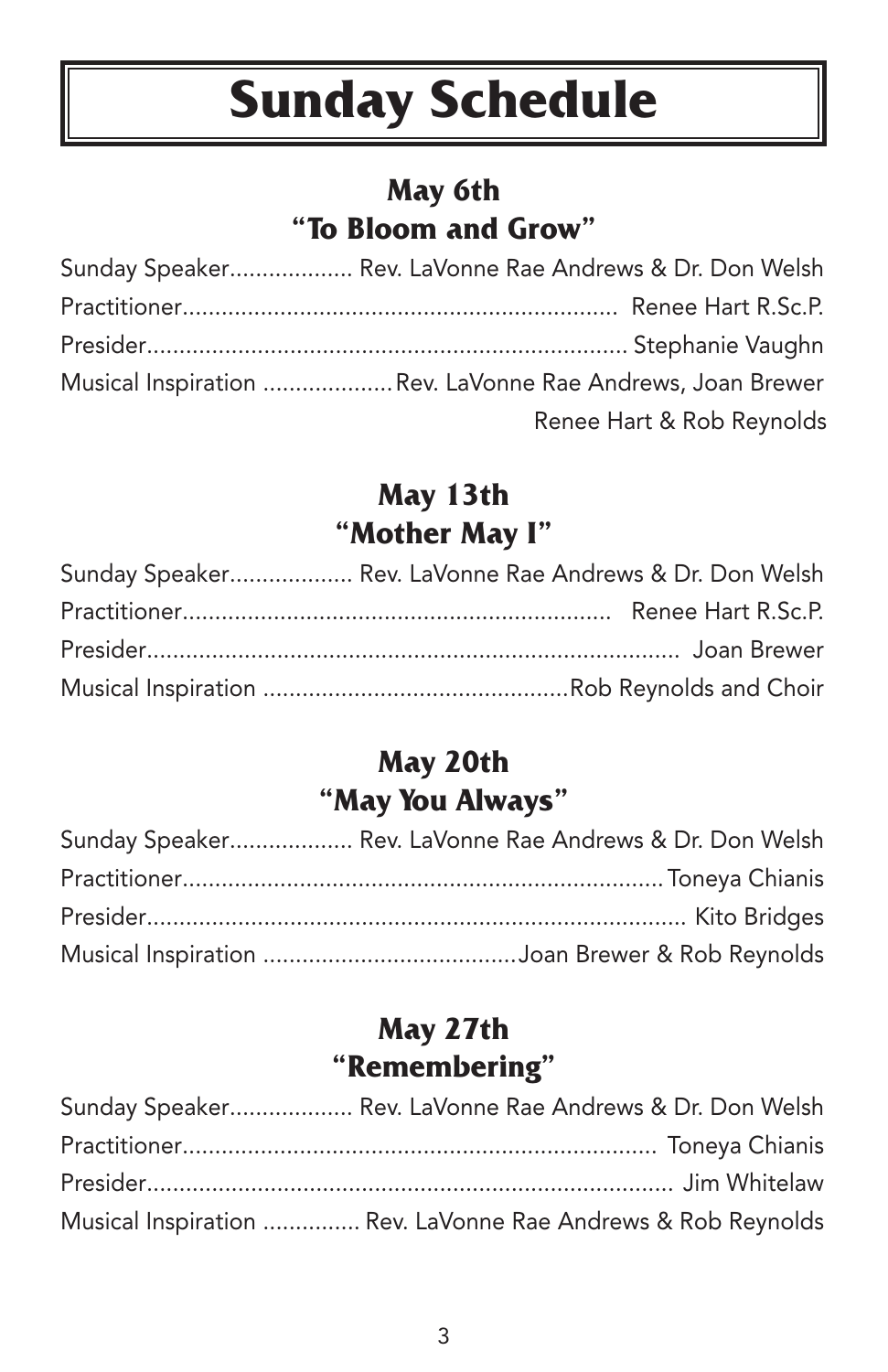# **Classes**

Tuesday Afternoons ...........................................................3:00pm Art Class with Darlene Douthit

Wednesday Mornings......................................................... 9:00am Meditations with Renee Hart, R.Sc.P.

Wednesday Mornings....................................................... 10:00am The Wed Group will be discussing "Mindfulness" Facilitated by Judy Podskalan

Wednesday Afternoons......................................................3:00pm Urban Gardener Center For Spiritual Living Inland Empire Garden Project Join us in the inner yard and assist with the beautification of our grounds.

Choir Practice..................................................................... 4:15pm Everyone is welcome.

# **OFFERTORY BLESSING**

*Divine Love, as me, blesses and multiplies all that I am, all that I have, and all that I circulate. We give thanks that this center continues to be a place of Peace, a tower of Strength, a fountain of Wisdom and a wellspring of Love.*

Your generosity is greatly appreciated. When you are on vacation you can send your tithes and gifts in through our website at cslinlandempire.org *Thank You!*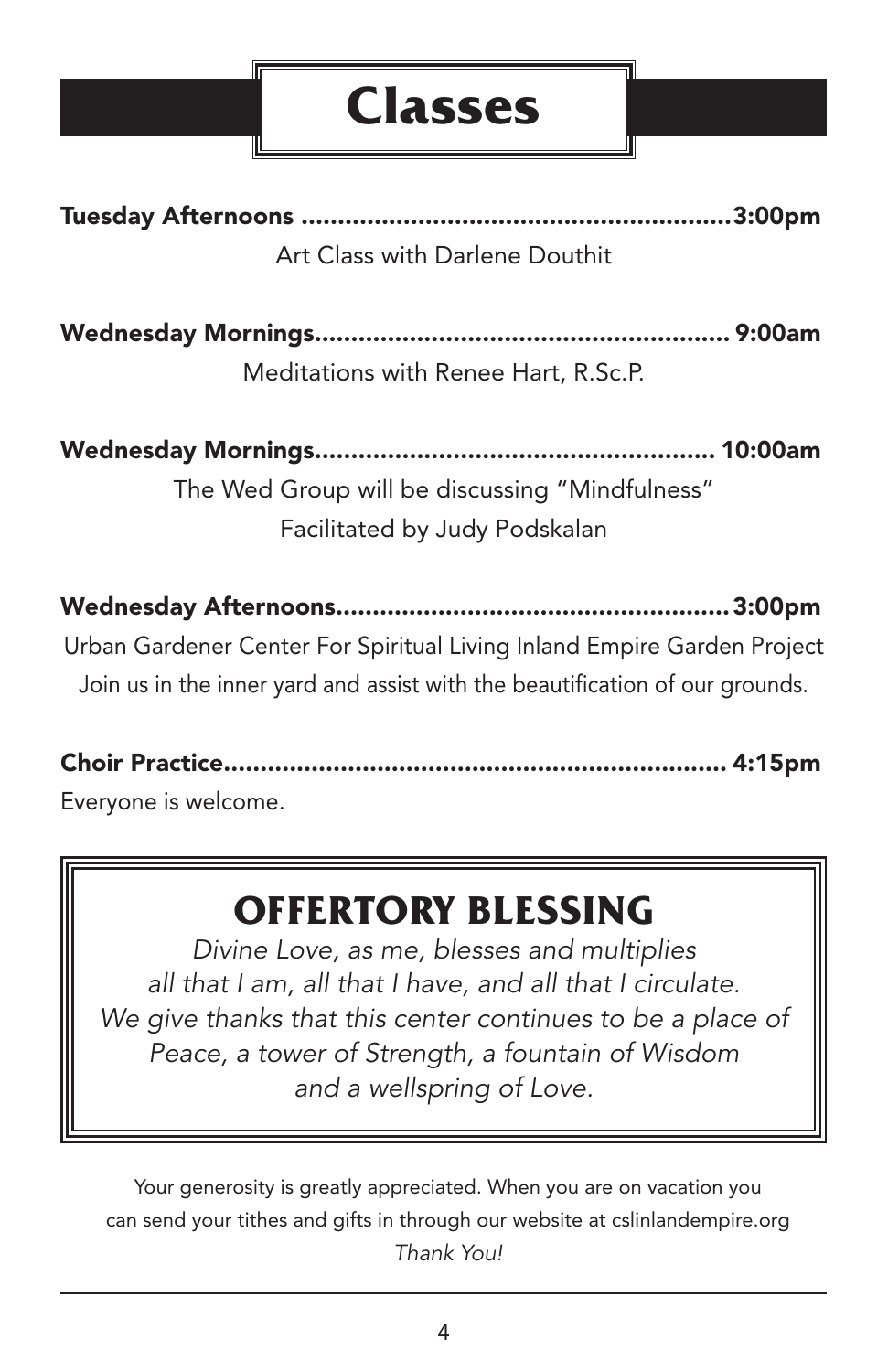# **Upcoming Events**

# Saturday May 26th from 10:00 am -1:00 pm Mediation Workshop

Thursday June 14th from 7:00 pm - 9:00 pm

# Mystical 10 - Prosperity Class

with Dr. Don Welsh

Sunday June 24th - after service

# Summer Solstice Celebration

Saturday September 8th from 10:00 am - 3:00 pm

## Health Fair

with Kito Bridges

Happy Birthday and Heart Felt Blessings

*Ingrid Warrenaar 5/2, Eva Nieto 5/2, Yang (Vicky) Yuan-Yuan 5/3 Patrick Darnell 5/6 Shirley Hill 5/27*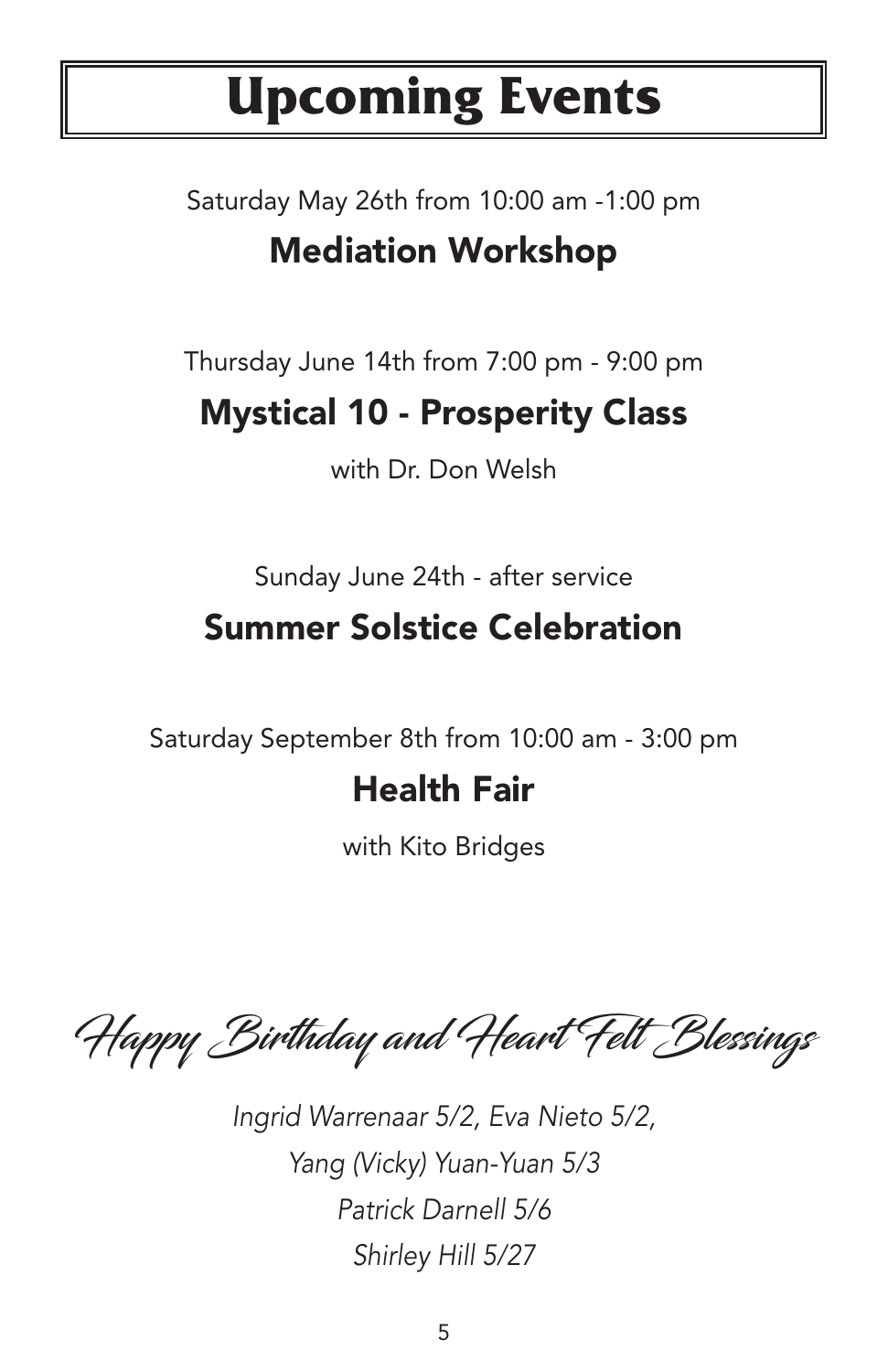# **SAVE These DATES**

#### OUR MISSION

Teach spiritual principles, spiritual tools and practices. Provide a spiritual home that offers an opportunity for all to participate and share their unique gifts. Partner with other organizations to create solutions and contribute to the health and well-being of our community. Provide facilities and an environment that supports our vision.

#### *Vision Statement:*

*We inspire and empower individuals on their spiritual journey and support our community through education, outreach and unconditional love.*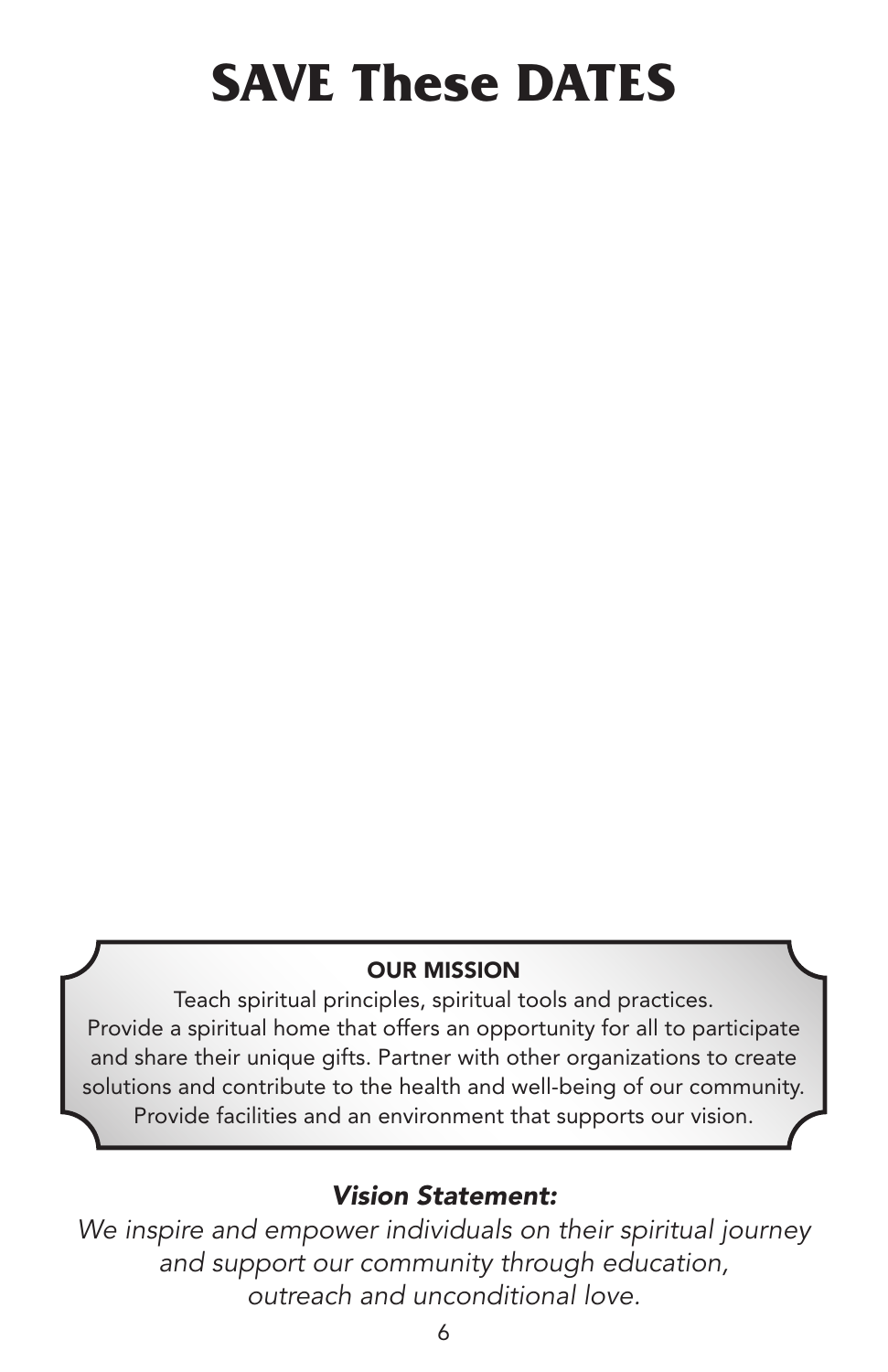## Our Facility is Available For Weddings • Memorials • Christenings • Counseling

| Rev. LaVonne Rae Andrews & Dr. Don WelshMinisters |  |
|---------------------------------------------------|--|
|                                                   |  |
|                                                   |  |
|                                                   |  |

## Board of Trustees

Above and Beyond Bookstore at the entrance of the sanctuary

#### Center for Spiritual Living Inland Empire

2404 N. Golden Avenue, San Bernardino, CA 92404 (909) 883-7171

www.cslinlandempire.org

www.facebook.com/spirit.lght *Online Donations via Paypal available as one time or reoccuring donations* www.cslinlandempire.org